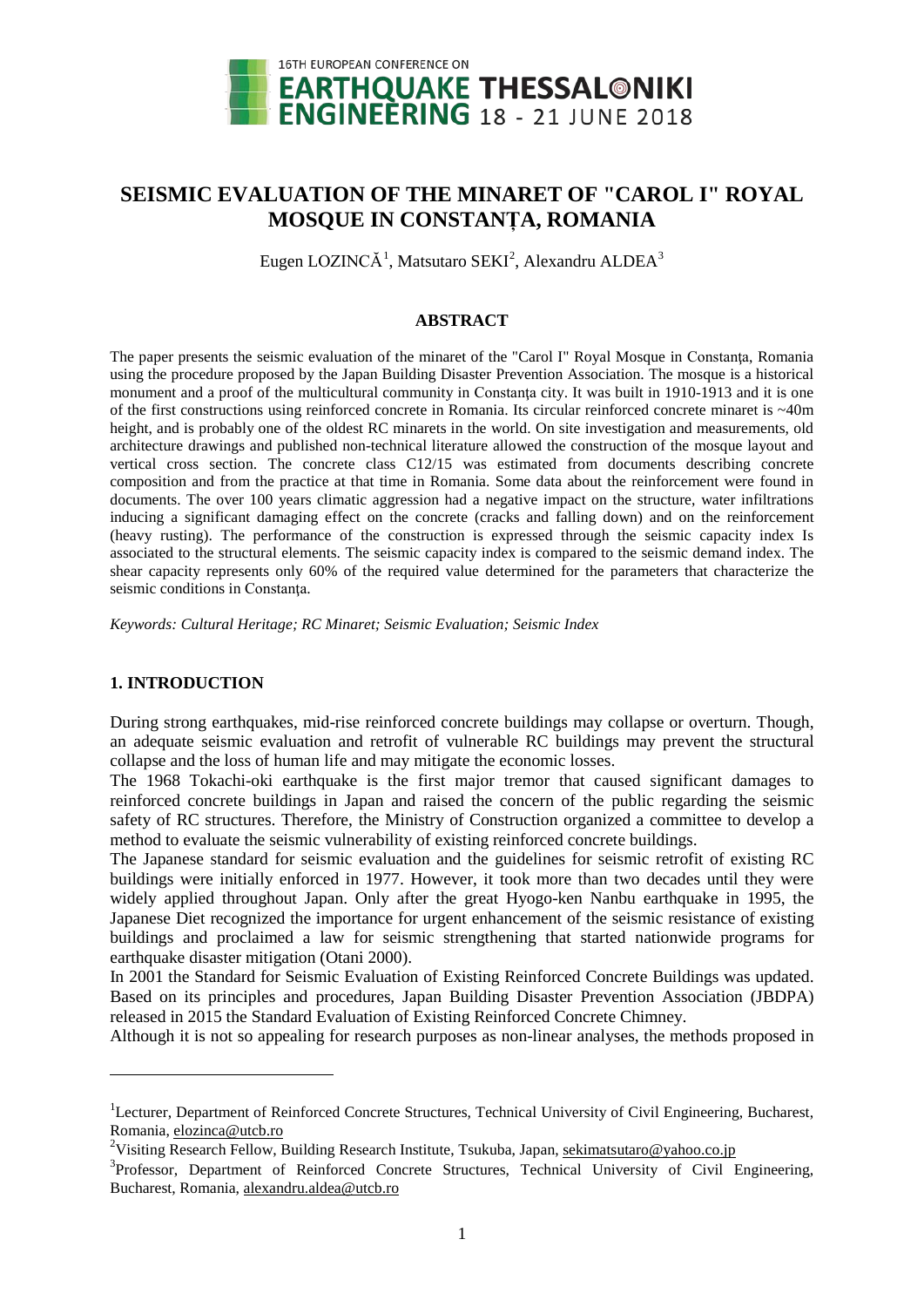the Japanese standard for seismic evaluation of existing RC buildings follows its long-term objective: "… to obtain the seismic capacity index using the simplified calculation considering the ultimate strength, the ultimate ductility, the failure mode and the earthquake response quantity. In the process of calculation, the simple method and the engineering judgement are recommended without using the complicated modelling of the buildings."

The paper presents an application of the Japanese approach for seismic evaluation of reinforced concrete structures to a Romanian case-study: the RC minaret of the "Carol I" Royal Mosque located in Constanta, south eastern Romania.

The city of Constanța is exposed to large earthquakes that are potentially expected from Vrancea subcrustal source (maximum credible magnitude  $M$ max = 8.1) in Romania and from shallow sources in Bulgaria: Dulovo (Mmax = 7.1), Shabla (Mmax = 7.8) and Gorna (Mmax = 7.4).

# **2. "CAROL I" ROYAL MOSQUE**

Located in Constanţa, in South-Eastern Romania, the "Carol I" Royal Mosque (Figure 1) is a historical monument in the architecture category. Its plans were conceived by the Romanian architect Victor Stefanescu who used a mixture of Arabic and Egyptian styles.



Figure 1. "Carol I" Royal Mosque in old Constanţa city centre (1930's postcard)

"Carol I" Royal Mosque was constructed in between 1910 and 1913 and is one of the first constructions in Romania that includes reinforced concrete structural elements.

The mosque's prayer hall (Figure 2) has a reinforced concrete dome supported by masonry walls and large masonry columns.

The mosque has an ~40m height reinforced concrete minaret, which is probably one of the oldest RC minarets in the world (Figure 1, 2 and 4).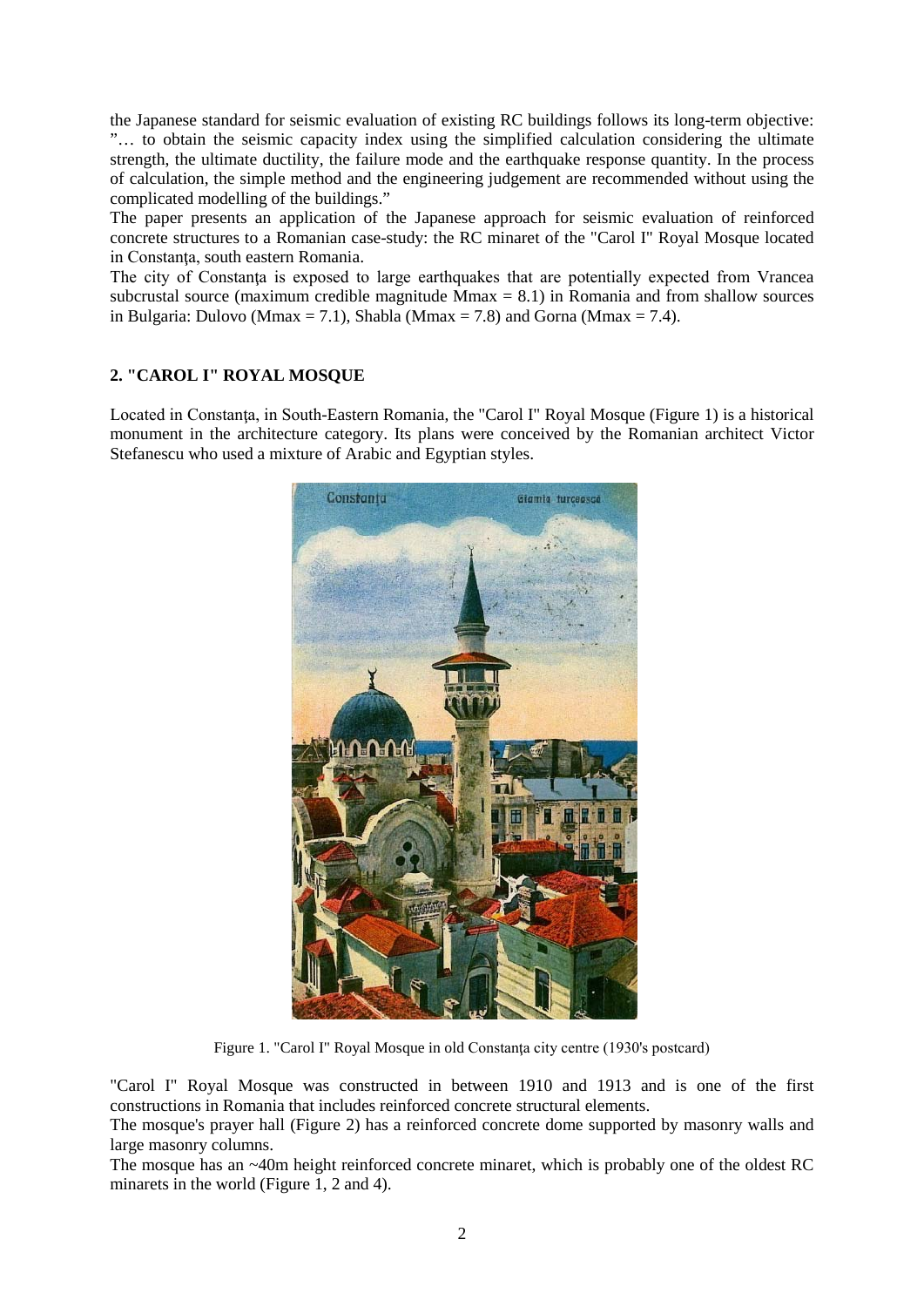

Figure 2. Vertical cross-section of "Carol I" Royal Mosque in Constanţa

The circular shaped RC minaret has a diameter of  $\sim$ 4m at the base and  $\sim$ 3 m at the balcony level. Inside the minaret there is an internal circular reinforced concrete column and an interior spiral staircase going up to the balcony level. The reinforced concrete staircase is fixed at both ends in the outer minaret wall and in the inner tube.

Engineer Gogu Constantinescu (a graduate of the École des Ponts et Chaussées, Bucharest) is often credited for the RC dome and minaret. Constantinescu had a quite wide international popularity, being considered as one of the great inventors of that period (about 400 patents in Europe and US). In the field of constructions, he had important contributions on reinforced concrete and steel structures for buildings, bridges and towers. More details about the mosque are given in Aldea et al., 2017, 2018.

Several major and medium size earthquakes originating from the subcrustal Vrancea seismic source in Romania hit the mosque: 1940 (M<sub>W</sub>=7.7), 1977 (M<sub>W</sub>=7.5), 1986 (M<sub>W</sub>=7.2), 1990 (M<sub>W</sub>=6.9 and 6.4) and 2004 ( $M_W$ =6.0). The mosque did not suffer any significant damage. However, the long-term climatic aggression (strong directional winds from the Black Sea, shore humidity) had a negative impact on the structural materials (both masonry and reinforced concrete), and degradations were repeatedly reported. Thus, the mosque and its safety are threatened by seismic, wind and climatic actions and construction materials degradation.

#### **3. JAPANESE METHODOLOGY FOR SEISMIC EVALUATION**

According to the Japanese procedure, the seismic evaluation of an existing reinforced concrete chimney aims to check if the effective seismic capacity is higher than the required seismic capacity (seismic demand).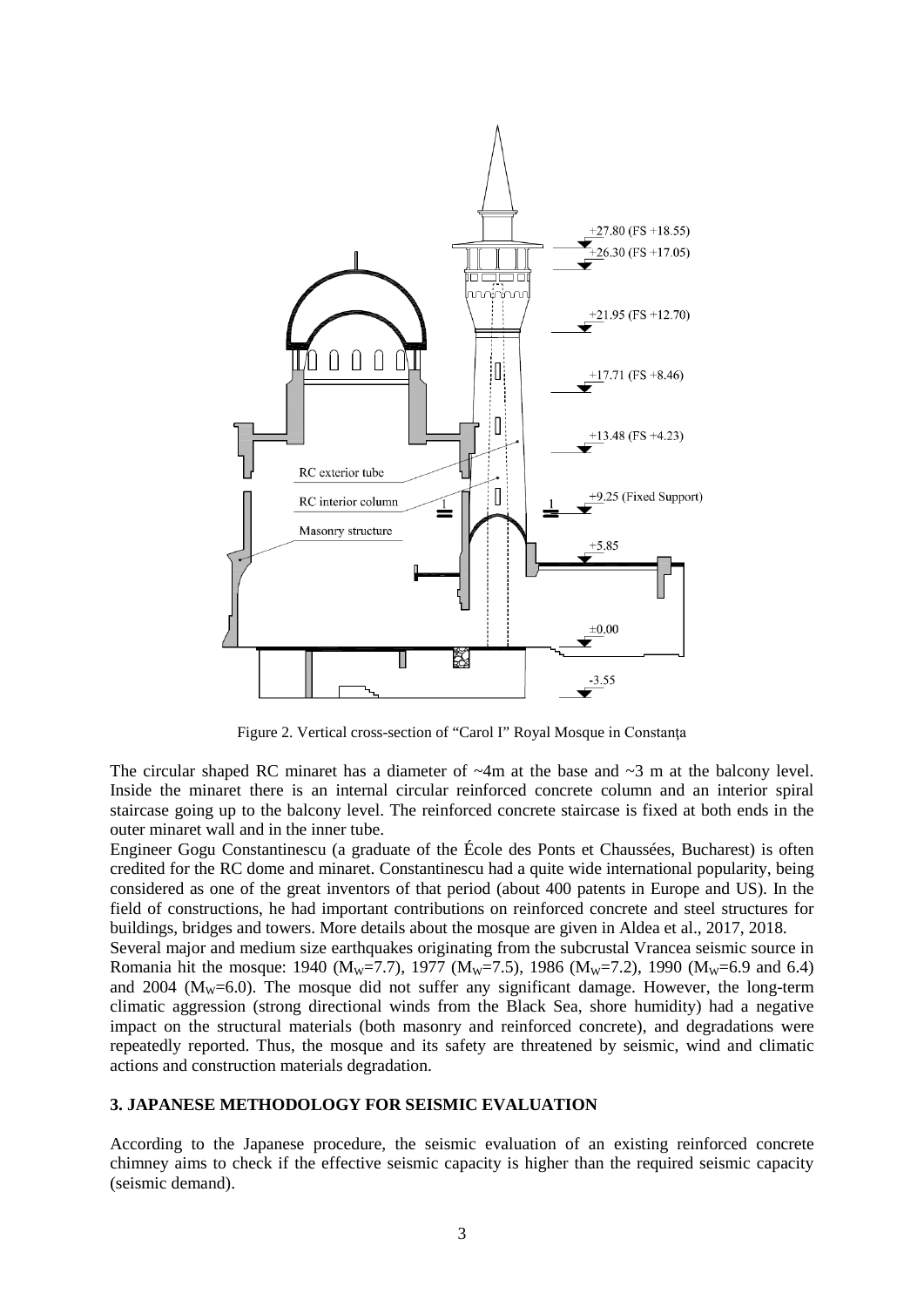#### *3.1 Seismic demand*

The seismic demand is evaluated through the required seismic capacity  $I_{so}$ -index:

$$
I_{so} = E_s \cdot Z \cdot G \cdot U_o \tag{1}
$$

where  $E_s$  is the required basic seismic capacity index based on the country's seismic intensity,  $Z$  is the zone index depending on the location seismicity, G is the soil factor that accounts for topography and amplification of the seismic motion and  $U_0$  is the usage (importance) factor.

According to Romanian seismic design code P100-1/2013, the design ground acceleration for Constanta city is  $a<sub>o</sub> = 0.2g$  (life safety limit state, 225 yr. mean return period, i.e. 20% exceedance probability in 50 yr.) and the normalized design acceleration spectrum shown in Figure 3.



Figure 3. Normalized design acceleration spectrum for Constanţa city, Romania (P100-1/2013)

For the fundamental period of  $T_1 = 0.42$  sec. estimated from ambient vibration tests (Aldea et al., 2017, 2018), the dynamic amplification coefficient is  $\beta(T_1) = 2.50$ .

Considering its historical and architectural value, the over 100 years old Minaret should behave elastically in order to exhibit very limited damages to strong earthquakes. Therefore, the behavior factor should be taken as  $q = 1.0$ .

So, the required basic seismic capacity index defined as the design acceleration normalized by the gravitational acceleration is equal with:

$$
E_s = S_d(T) / g = (a_g/g) \cdot \beta(T) / q = 0.5
$$
 (2)

Considering the topography (flat land) and the soil characteristics for the location of the Minaret, both the zone index Z and the soil factor G are equal with 1.0.

Since the Great Mosque of Constanta belongs to the Romanian national patrimony, the usage (importance) factor is  $U_0 = 1.20$ .

Finally, the seismic demand index computed by equation (1) is equal with  $I_{\rm so} = 0.6$ .

#### *3.2 Seismic capacity*

Seismic capacity is numerically evaluated by the I<sub>s</sub>-Index defined in the Standard as:

$$
I_s = E_o \cdot S_D \cdot T \tag{3}
$$

where  $E_0$  is a basic structural seismic capacity index,  $S_D$  is a factor that accounts for structural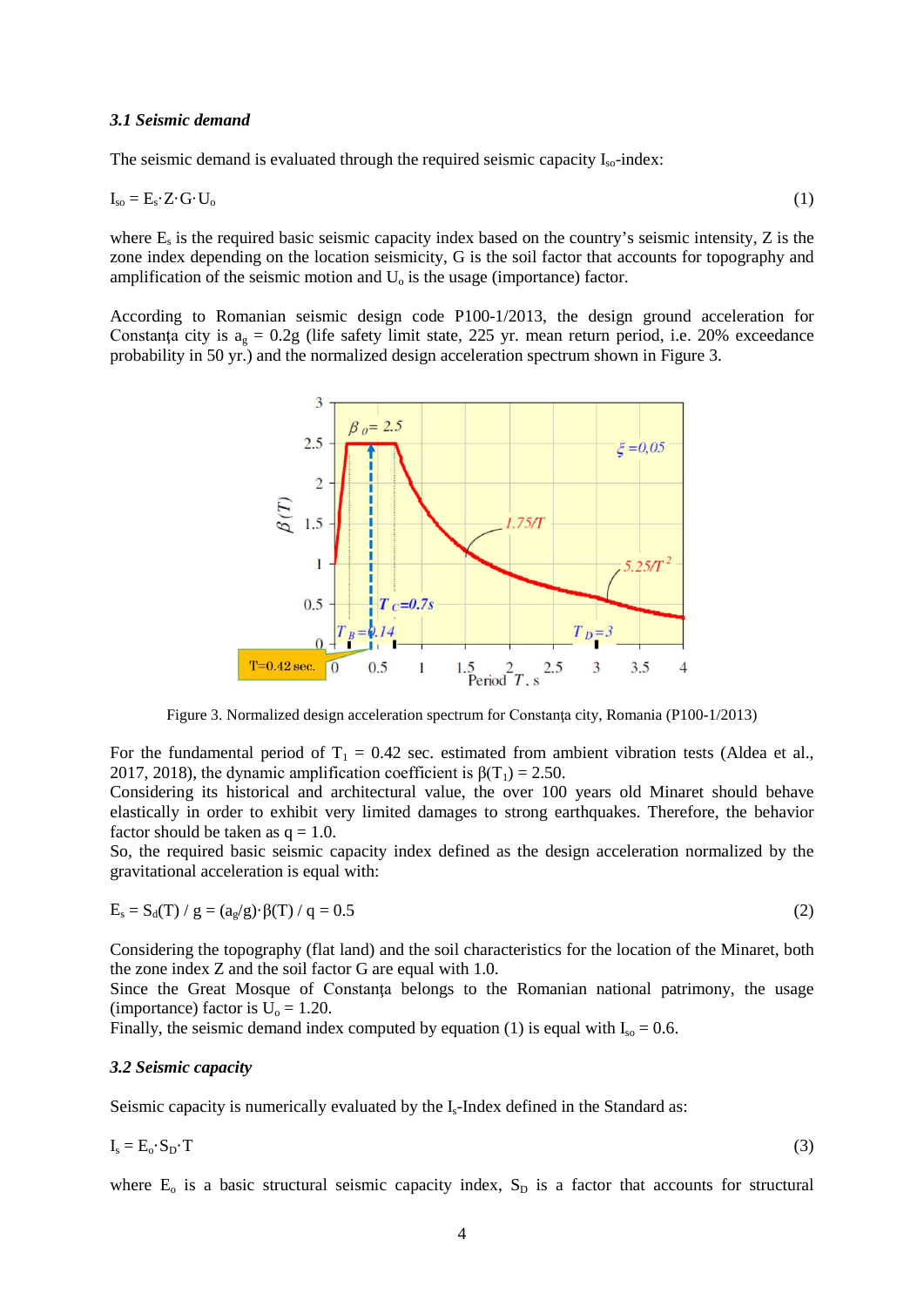irregularity and T is the time index that considers the time deterioration of the original performance. Higher values of  $I_s$  index shows a better seismic performance of the evaluated structure.

The basic structural seismic capacity index is computed as the product of the strength index  $C_T$ expressed in terms of story shear coefficient and the ductility index F that depends on the failure mode and the sectional properties such as bar arrangement, member's geometric size etc.

$$
E_o = C_T \cdot F \tag{4}
$$

The strength index id further defined as the minimum value between the bending capacity index  $C_{BM}$ and the shear capacity index  $C_{BS}$ :

$$
C_T = \min(C_{BM}, C_{BS})
$$
 (5)

$$
C_{BM} = M_{u,i} / [W \cdot H_G \cdot (1 - H_i / H)] \tag{6}
$$

$$
C_{BS} = Q_{su,i} / [W \cdot (1 - 0.7 \cdot H_i / H)] \tag{7}
$$

where  $M_{u,i}$  and  $Q_{su,i}$  are the bending and shear capacity at the "i" level, W is the total weight of the building,  $H_i$  is the height at the "i" level and H is the total height of the structure.

The ductility index varies from  $F = 1.0$  for shear failure type ( $C_{BS}$  /  $C_{BM}$  < 1.0) to  $F = 2.0$  for flexural failure when  $C_{BS}$  /  $C_{BM} \ge 1.3$ . For  $1.0 < C_{BS}$  /  $C_{BM} < 1.3$ , the ductility index should be determined by linear interpolation.

The RC minaret of the "Carol I" Royal Mosque in Constanta has a structural system that is quite similar to the structure of an RC industrial chimney. Nevertheless, in contrast to common RC chimney, besides the exterior reinforced concrete tube, the minaret has an additional interior RC circular column and an interior spiral staircase up to the balcony level.

Thus, the simplified Japanese evaluation method was performed considering two independent "chimneys" linked by the monolithic RC staircase.

Up to 9 m from the ground level, the lateral movement of the minaret is restricted because it is contained within the masonry structure of the mosque. So, the seismic evaluation assumed that the RC minaret is free to experience horizontal vibrations only above the level +9.25, Figure 4.



Figure 4. The minaret of "Carol I" Royal Mosque in Constanţa (2017 photo)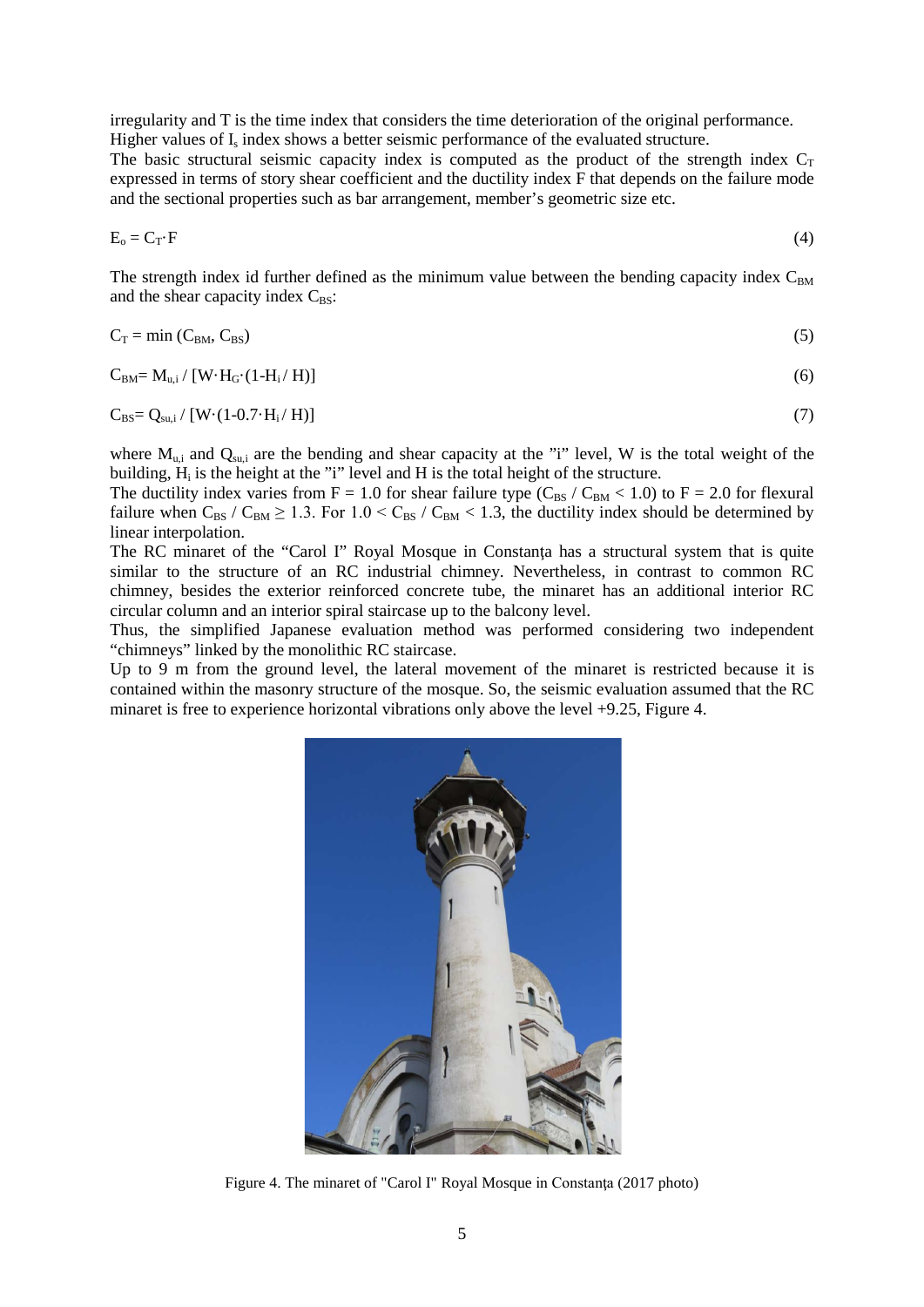In the first decades of the  $20<sup>th</sup>$  century the RC minaret experienced a rapid degradation of the concrete and corrosion of the rebars due to the exposure to sea winds. Therefore, at the end of the 1960's, an exterior reinforced concrete layer was casted on all over the minaret height.

The diameter of the original RC minaret varies from 3.8 m at the base up to 2.8 m below the balcony. The thickness of the initial outer tube ranges from 20 cm at the base up to 15 cm at the top of the minaret.

The reinforcement consists of a system of 18mm thick vertical bars placed at the middle of the tube thickness, spaced at 20cm at the base up to 15cm at the top, with 8mm thick circular stirrups at about 20 cm distance. The 7-8 cm thick outer RC jacket is reinforced with a mesh of 12mm thick vertical and 10mm thick horizontal rebars spaced at about 25 cm distance.

The diameter of the interior column decreases continuously from 1.4 m at the base to 0.65 m at the balcony level. The interior column is reinforced with thin rebars: 18 to 20 vertical bars with 8mm diameter and spiral stirrups with 6mm diameter.

The quality of the concrete and the reinforcement details were investigated by non-destructive limited tests. Since it was not allowed to extract rebars from the existing structure, the seismic evaluation considered the mechanical characteristics of the steel commonly used in the periods when the mosque was erected and then jacketed.

Figure 5 shows the geometry, reinforcement details and the mechanical properties of the concrete and steel rebars for the bottom section in the fixed support of the RC minaret of the mosque.

The Tables 1, 2, 3 and 4 show the main numerical results provided by the simplified Japanese method for evaluating the seismic capacity index in the horizontal levels represented in Figure 2. Level +9.25 was assumed as fixed support of the minaret because up to this level its lateral movement is restricted by the masonry structure of the mosque.



Figure 5. Cross-section of the RC minaret at level +9.25m

Since the contribution of the interior column to the flexural strength is very small, the bending capacity index was determined only for the exterior RC jacketed tube, while the shear capacity index considered both contributions of the outer tube and the interior circular column.

According to Japanese Standard Evaluation of Existing Reinforced Concrete Chimney (JBDPA, 2015) the flexural capacity of the outer tube of the minaret should be computed as:

$$
\mathbf{M}_{\mathrm{u}} = 2 \cdot \mathrm{t} \cdot \mathrm{r}^2 \cdot \sin(\theta_{\mathrm{D}}) \cdot (2\sigma_{\mathrm{y}} \cdot \mathbf{p}_{\mathrm{g}} + 0.85 \mathbf{F}_{\mathrm{C}}) / 10^6 \quad \text{(kNm)}\tag{8}
$$

$$
\theta_{\rm D} = [1 / (2\sigma_{\rm y} \cdot \mathbf{p}_{\rm g} + 0.85 \mathbf{F}_{\rm c})] \cdot [N/(2\mathbf{t} \cdot \mathbf{r}) + \pi \cdot \sigma_{\rm y} \cdot \mathbf{p}_{\rm g}] \quad \text{(rad.)} \tag{9}
$$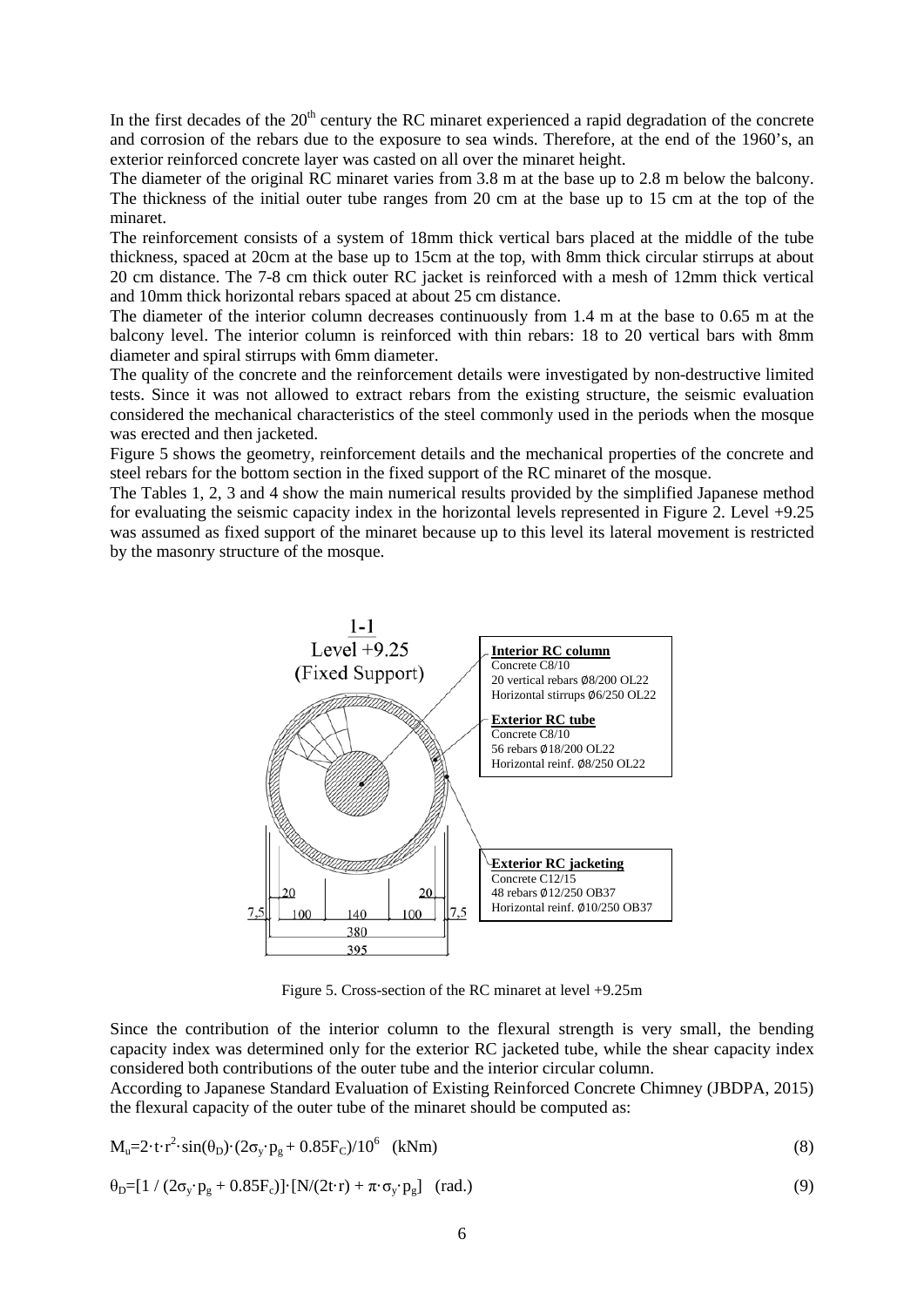where t is the wall thickness, r is the outside radius of the cross-section,  $\sigma_y = 220$  MPa is the steel yielding stress,  $p_g$  is the longitudinal reinforcement ratio,  $F_c = 16$  MPa is the compressive strength of the concrete and N is the axial force acting in the respective horizontal section.

| <b>Level</b> | A<br>$(m^2)$ | r<br>$(\mathbf{mm})$ | mm) | $\mathbf{a}_{\mathbf{g}}$<br>$(mm^2)$ | $\mathbf{p}_{\mathbf{g}}$ | N<br>(kN) | $\theta_{\rm D}$<br>(rad) | $M_{\rm n}$<br>(kNm) |
|--------------|--------------|----------------------|-----|---------------------------------------|---------------------------|-----------|---------------------------|----------------------|
| $+21.95$     | 2.02         | 2948                 | 235 | 14751                                 | 0.0073                    | 1493      | 0.364                     | 24445                |
| $+17.71$     | 2.44         | 3278                 | 255 | 16221                                 | 0.0066                    | 2073      | 0.352                     | 31125                |
| $+13.48$     | 2.9          | 3618                 | 275 | 17690                                 | 0.0061                    | 2733      | 0.343                     | 39435                |
| $+9.25$      | 3.17         | 3938                 | 275 | 19668                                 | 0.0062                    | 3422      | 0.359                     | 48934                |

Table 1. Ultimate flexural strength  $(M_u)$  of the outer RC jacketed tube.

According to Japanese standard (JBDPA, 2015) the shear capacity of the outer tube of the minaret should be computed as:

$$
Q_{su} = \kappa \cdot p_s \cdot w f_t \cdot A \tag{10}
$$

where κ is the ratio of the average shear stress to the maximum shear stress (since there are only small openings  $\kappa = 0.5$ ),  $p_s$  is the transverse reinforcement ratio,  $\psi_t = 280$  MPa is the transverse reinforcement strength and A is the cylinder cross-sectional area in the calculated cross section.

| <b>Level</b> | A<br>$\rm(m^2)$ | t<br>$(\mathbf{mm})$ | $a_{s1}$<br>(mm2) | $\mathbf{p}_s$ | $\mathbf{Q}_\mathrm{su}$<br>(kN) |
|--------------|-----------------|----------------------|-------------------|----------------|----------------------------------|
| $+21.95$     | 2.02            | 235                  | 129               | 0.0022         | 621                              |
| $+17.71$     | 2.44            | 255                  | 129               | 0.0020         | 691                              |
| $+13.48$     | 2.9             | 275                  | 129               | 0.0019         | 762                              |
| $+9.25$      | 3.17            | 275                  | 129               | 0.0019         | 833                              |

Table 2. Ultimate shear strength  $(Q_{su})$  of the outer RC jacketed tube.

The ultimate shear strength of the interior circular RC column was computed with equation A1.1-2 provided by the Japanese "Standard for Seismic Evaluation of Existing Reinforced Concrete Buildings", (JBDPA 1977, revised in 1990 and 2001).

In Table 3  $a_t$  is the area and  $p_t$  is the ratio of the tensile longitudinal reinforcement, N is the axial force and  $\sigma_0$  is the compressive stress in the calculated cross-section of the interior RC column and j represents the distance between centroids of tension and compression forces (default value is 0.8D, where D is the diameter of the column).

Table 3. Ultimate shear strength  $(Q_{su})$  of the interior RC circular column.

| Level         |         | A t    | $a_{s1}$     | $\mathbf{p}_s$ | $\mathbf{a}_{t}$ | $\mathbf{p}_{\mathrm{t}}$ | $\mathbb{N}$ | $\sigma_{0}$ |                 | $Q_{\rm su}$ |
|---------------|---------|--------|--------------|----------------|------------------|---------------------------|--------------|--------------|-----------------|--------------|
|               | $(m^2)$ | (mm)   | $\text{m}^2$ | (%)            | $\text{m}^2$     | (9/0)                     | (kN)         | (MPa)        | $(\mathbf{mm})$ | (kN)         |
| $+21.95$ 0.50 |         | 708 57 |              | 0.032          | 251              | 0.0500 117                |              | 0.23         | 566             | 202          |
| $+17.71$ 0.79 |         | 886    | 57           | 0.026          | 251              | 0.0320 315                |              | 0.40         | 709             | 297          |
| $+13.48$ 1.13 |         | 1063   | 57           | 0.021          | 251              | 0.0222 558                |              | 0.49         | 850             | 402          |
| $+9.25$       | 1.54    | 1240   | 57           | 0.018          | 301              | 0.0196                    | 827          | 0.54         | 992             | 503          |

Considering that the flexural capacity of the minaret is provided only by the outer RC jacketed tube, while the shear capacity represents the summation of the shear strength of both the exterior tube and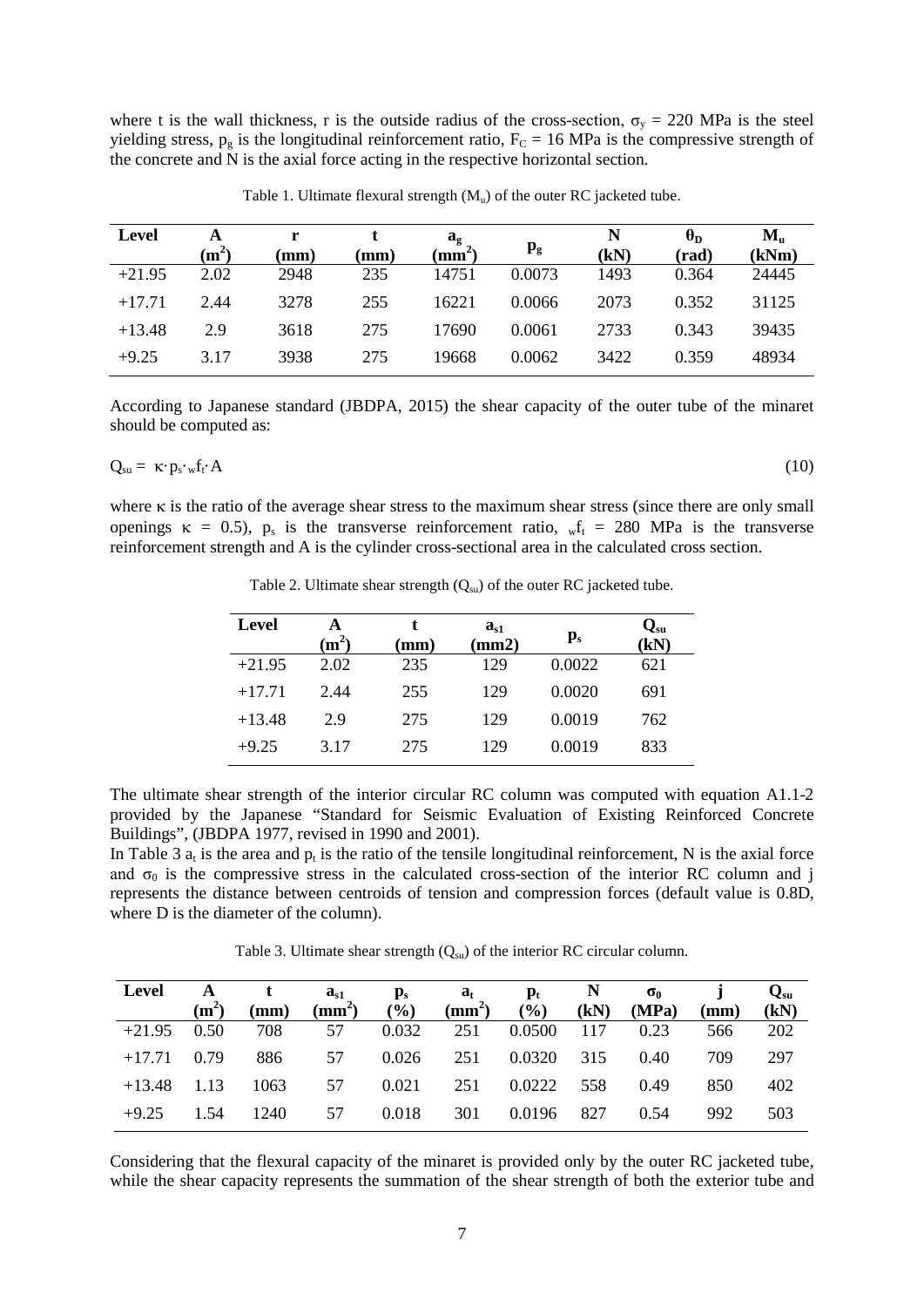the interior RC circular column, the bending capacity index  $C_{BM}$  and the shear capacity index  $C_{BS}$ shows the following values:

| Level    | $H_i$<br>(m) | $W_i$<br>(kN) | $M_u$ $C_{BM}$ |      | $Q_{su}$<br>(kN) |      | $C_{BS}$ $C_{BS}/C_{BM}$ F |      | <b>Failure</b><br>mode |
|----------|--------------|---------------|----------------|------|------------------|------|----------------------------|------|------------------------|
| $+21.95$ | 12.7         | 1493          | 24445          | 2.97 | 823              | 0.83 | 0.28                       | 1.00 | Shear                  |
| $+17.71$ | 8.46         | 2073          | 31125          | 2.08 | 988              | 0.61 | 0.29                       | 1.00 | Shear                  |
| $+13.48$ | 4.23         | 2733          | 39435          | 1.62 | 1164             | 0.48 | 0.30                       | 1.00 | Shear                  |
| $+9.25$  | 0.00         | 3422          | 48934          | 1.35 | 1336             | 0.39 | 0.29                       | 1.00 | Shear                  |

Table 4. Strength index  $(C_T)$  and ductility index  $(F)$ 

It can be easily seen that the bending capacity of the minaret is much larger than required, but, up to 18m above the ground level, the shear capacity is less than required. Thus, the RC minaret is highly susceptible to a brittle shear failure. The main reason of the vulnerability is the insufficient horizontal reinforcement.

On the other hand, the ultimate flexural strength is much higher than the shear strength. Therefore, the smallest value of 1.00 should be assigned to the ductility index F.

Since the RC minaret shows no structural irregularity,  $S_D = 1.0$ .

The time index T is determined as the average value assigned to 5 different deterioration criteria regarding: the presence and opening values of the cracks; the cover concrete and rusting of rebars; the carbonation of the concrete; the deterioration of the concrete strength and the deterioration of the lining material. Some cracks and rusted rebars were observed during the on-site inspection. Therefore, the time index was computed as  $T = (0.9+0.9+1+1+1)/5 = 0.96$ .

Finally, the seismic capacity index is:

| Level   | $C_T$ F |                              | $\mathbf{E}_{o}$ | $S_{D}$            | $\bf{T}$                               | $\mathbf{I}_\mathbf{S}$ | $I_s/I_{s0}$ |
|---------|---------|------------------------------|------------------|--------------------|----------------------------------------|-------------------------|--------------|
|         |         | $+21.95$ 0.83 1.00 0.83 1.00 |                  |                    | 0.96                                   | 0.80                    | 1.33         |
|         |         |                              |                  |                    | $+17.71$ 0.61 1.00 0.61 1.00 0.96 0.59 |                         | 0.98         |
|         |         | $+13.48$ 0.48 1.00 0.48 1.00 |                  |                    | 0.96                                   | 0.46                    | 0.77         |
| $+9.25$ | 0.39    | 1.00                         |                  | $0.39 \qquad 1.00$ | 0.96                                   | 0.37                    | 0.62         |

Table 5. Seismic capacity index  $(I<sub>S</sub>)$ 

Above the level +9.25, where the minaret is laterally fixed by the masonry structure of the mosque, the shear capacity represents only 60% of the required value determined for the parameters that characterize the seismic conditions in Constanţa.

#### **4. CONCLUSIONS**

The "Carol I" Royal Mosque represents one of the most important historical buildings in Constanta that belongs to the Romanian national patrimony. During its lifetime, the mosque was exposed to a long term climatic aggression and to several major and moderate Vrancea subcrustal earthquakes and several reparations were executed in 1925, 1957 and 1993 (Pauleanu and Coman, 2010).

Following the Japanese evaluation procedure for existing reinforced concrete chimneys, the RC minaret of the mosque was analyzed, and it was found that its seismic capacity is lower than required by the seismic parameters defined for Constanța in the Romanian seismic design code P100-1/2013.

Following the Romanian seismic evaluation code P100-3/2008, the seismic risk class of an existing building is established based on the values of three different factors resulting from three evaluation criteria. In Aldea et al., 2018, the assessment of existing damage state induced by previous